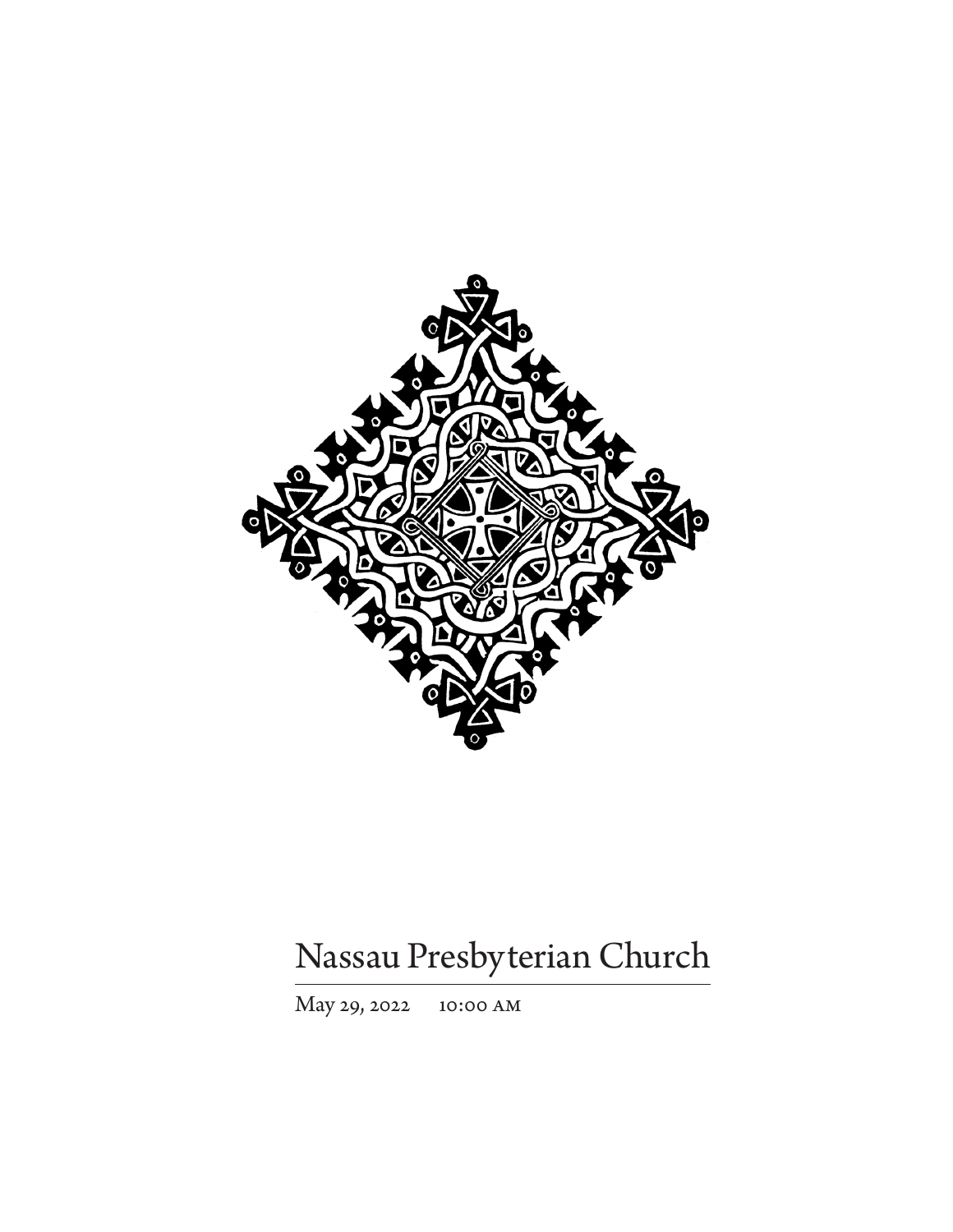

Gathering God calls us together to offer praise, acknowledge sin,<br>and celebrate our adoption as forgiven children. and celebrate our adoption as forgiven children.

Choral Introit I Love the Lord Richard Smallwood

◆ Call to Worship 1 Peter 1: 3–5

At the sign ◆ you may stand. *Hymn* indicates the red pew hymnal *Glory to God*. Bold text is read or sung in unison.

Praise the God of our Lord Jesus Christ. **God has given us new life and hope. God has raised Jesus from the dead.** God has claimed us as God's own. **God has brought us out of darkness. God has made us light to the world.** Praise the God of our Lord Jesus Christ. Let us worship the Living and Loving God!

It Is Well with My Soul Red Hymnal 840 • Opening Hymn

## Prayer of Confession

**Almighty God, in raising Jesus from the grave, you shattered the power of sin and death. We confess we remain captive to doubt and fear, bound by the ways that lead to death. We overlook the poor and hungry, and pass by those who mourn. We are unmoved by the cries of the oppressed, and indifferent to calls for peace. Forgive us. Have mercy upon us. Help us to trust your power to change our lives and make us new, so that we may know the joy of life abundant given in Jesus Christ, our Risen Lord. Amen.**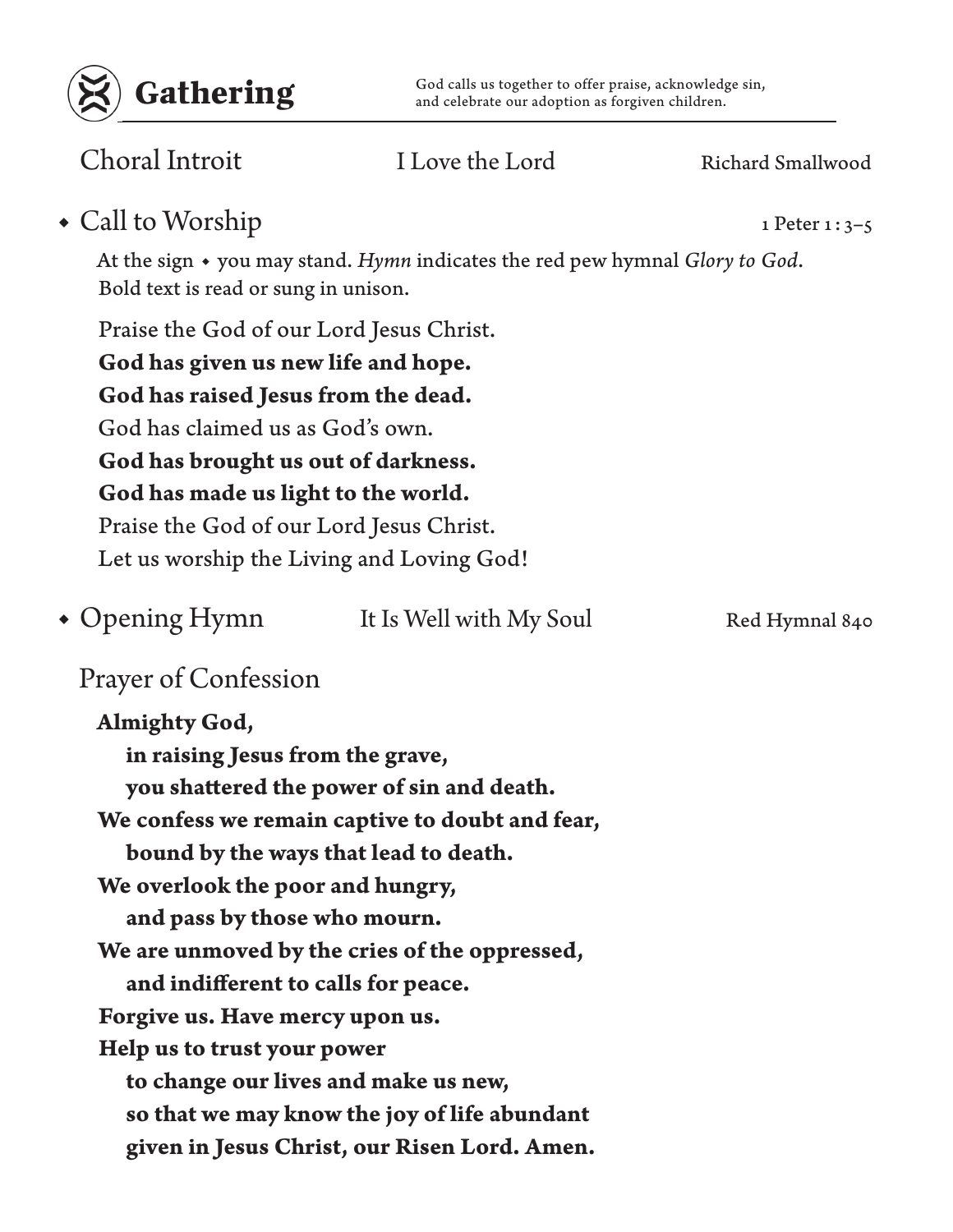Assurance of Forgiveness

Friends in Christ, hear and believe the good news of the Gospel. **In Jesus Christ we are forgiven. Thanks be to God.**

• Response of Praise Goodness Is Stronger Than Evil Red Hymnal 750

Words of Welcome



**Proclaiming the Word** We encounter the Word in speech and song<br>as we interpret and expound scripture.

as we interpret and expound scripture.

## Time with Children

Children age 2 to grade 2 may leave for a Bible story and activity time. Parents may pick up children in Room 04 (lower level) at the end of the service.

## Prayer for Illumination

**Spirit of God, you inspired the prophets and writers of scripture. Your Spirit draws us to Christ and helps us to acknowledge him as Lord. Send your Spirit now to give us deeper insight to your holy Word. Grant us encouragement, strength, and compassion, through the proclamation of the gospel. Amen.**

| <b>First Scripture Lesson</b>                             | Psalm 16 | <b>NRSV</b> |
|-----------------------------------------------------------|----------|-------------|
| Protect me, O God, for in you I take refuge.              |          |             |
| I say to the Lord, "You are my Lord;                      |          |             |
| I have no good apart from you."                           |          |             |
| As for the holy ones in the land, they are the noble ones |          |             |
| in whom is all my delight.                                |          |             |

Those who choose another god multiply their sorrows;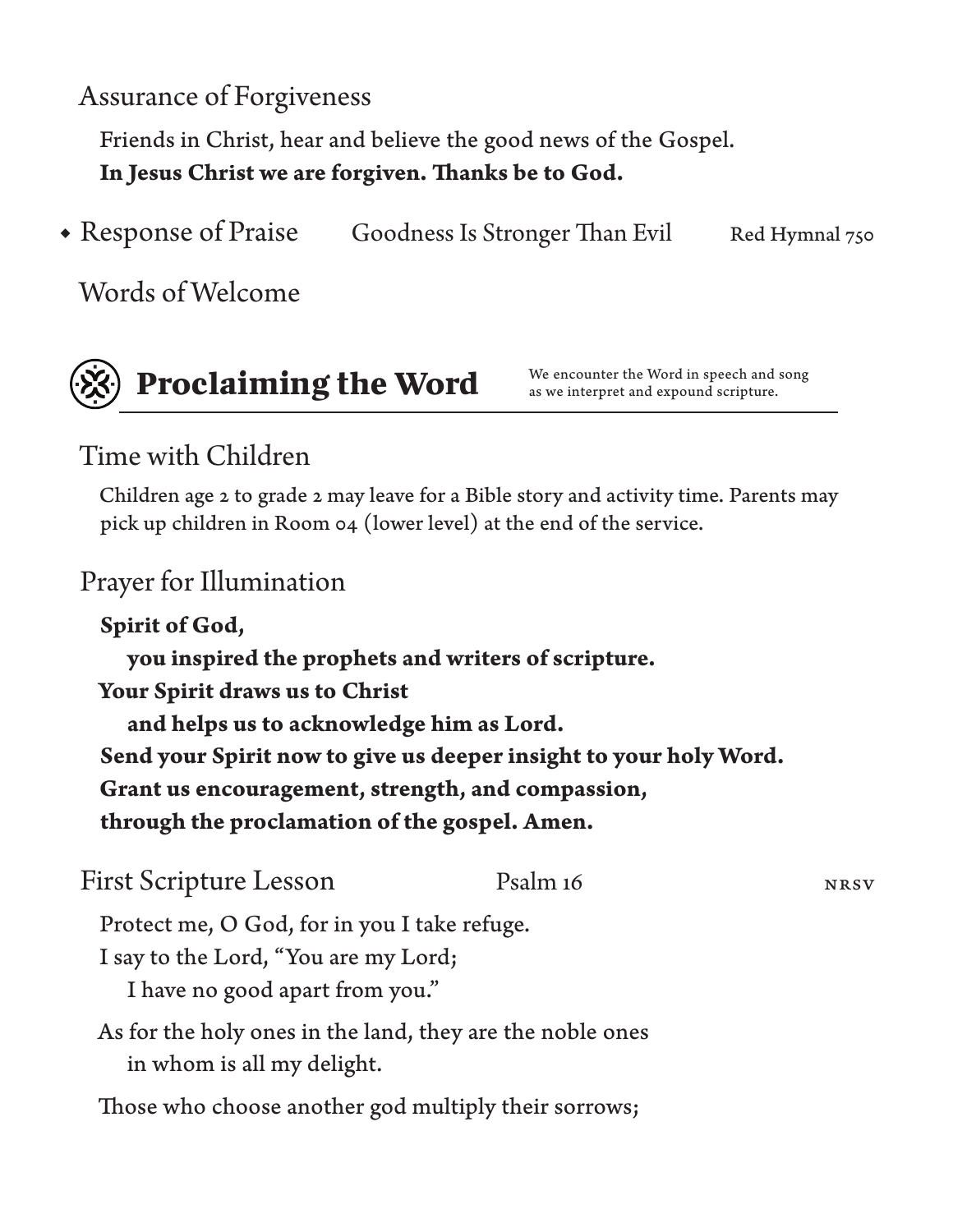their drink offerings of blood I will not pour out or take their names upon my lips.

The Lord is my chosen portion and my cup; you hold my lot.

The boundary lines have fallen for me in pleasant places; I have a goodly heritage.

I bless the Lord, who gives me counsel; in the night also my heart instructs me.

I keep the Lord always before me; because the Lord is at my right hand, I shall not be moved.

Therefore my heart is glad, and my soul rejoices; my body also rests secure.

For you do not give me up to Sheol or let your faithful one see the Pit.

You show me the path of life.

In your presence there is fullness of joy;

in your right hand are pleasures forevermore.

Second Scripture Lesson Acts 16:16-34 NRSV

One day as we were going to the place of prayer, we met a female slave who had a spirit of divination and brought her owners a great deal of money by fortune-telling. While she followed Paul and us, she would cry out, "These men are slaves of the Most High God, who proclaim to you the way of salvation." She kept doing this for many days. But Paul, very much annoyed, turned and said to the spirit, "I order you in the name of Jesus Christ to come out of her." And it came out that very hour.

But when her owners saw that their hope of making money was gone, they seized Paul and Silas and dragged them into the marketplace before the authorities. When they had brought them before the magistrates, they said, "These men, these Jews, are disturbing our city and are advocating customs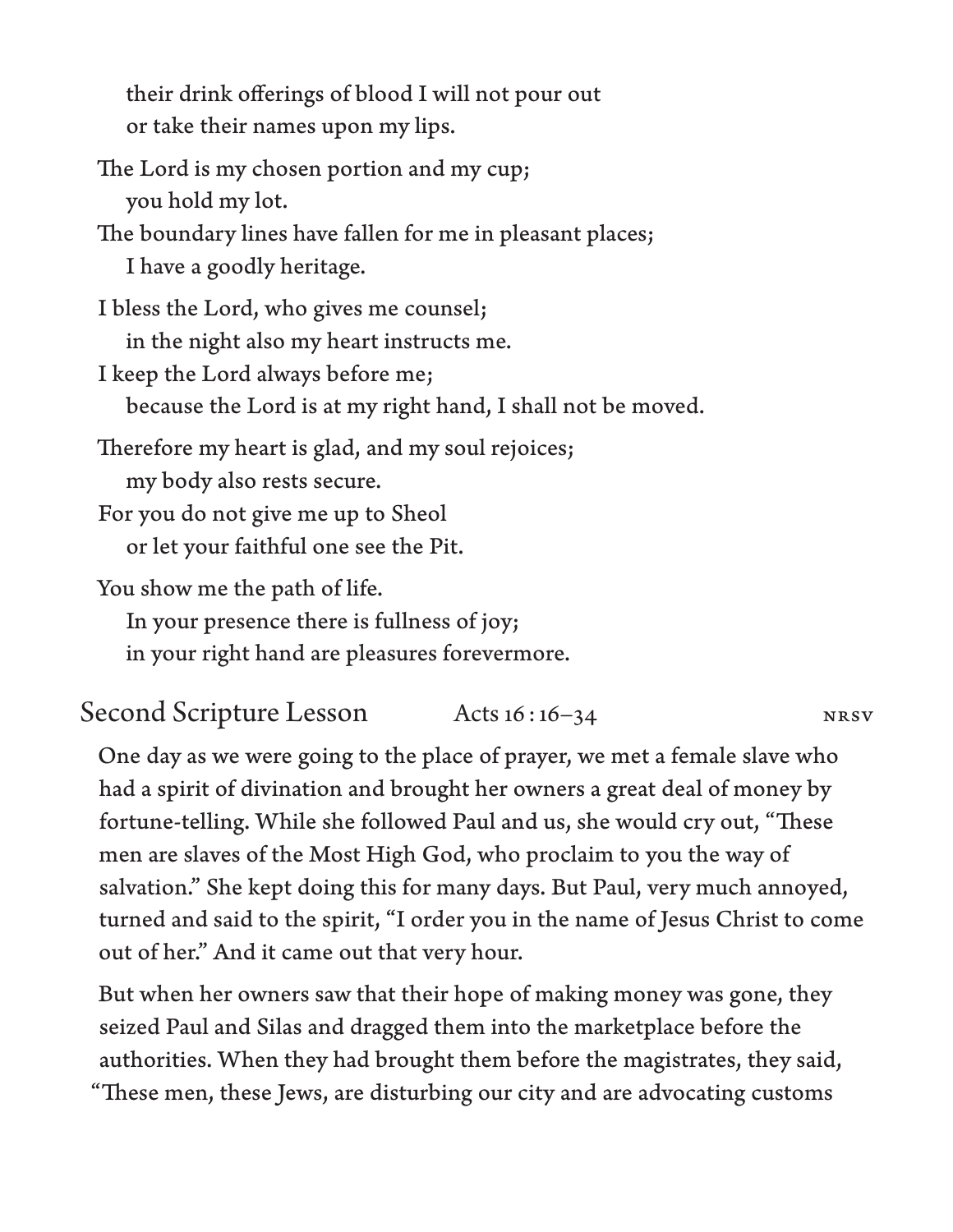that are not lawful for us, being Romans, to adopt or observe." The crowd joined in attacking them, and the magistrates had them stripped of their clothing and ordered them to be beaten with rods. After they had given them a severe flogging, they threw them into prison and ordered the jailer to keep them securely. Following these instructions, he put them in the innermost cell and fastened their feet in the stocks.

About midnight Paul and Silas were praying and singing hymns to God, and the prisoners were listening to them. Suddenly there was an earthquake so violent that the foundations of the prison were shaken, and immediately all the doors were opened and everyone's chains were unfastened. When the jailer woke up and saw the prison doors wide open, he drew his sword and was about to kill himself, since he supposed that the prisoners had escaped. But Paul shouted in a loud voice, "Do not harm yourself, for we are all here." The jailer called for lights, and rushing in, he fell down trembling before Paul and Silas. Then he brought them outside and said, "Sirs, what must I do to be saved?" They answered, "Believe in the Lord Jesus, and you will be saved, you and your household." They spoke the word of the Lord to him and to all who were in his house. At the same hour of the night he took them and washed their wounds; then he and his entire family were baptized without delay. He brought them up into the house and set food before them, and he and his entire household rejoiced that he had become a believer in God.

Sermon Songs in the Night Lauren J. McFeaters



**Thanksgiving** We respond by presenting our offerings, setting the table,<br>lifting prayers, and praising the triune God. lifting prayers, and praising the triune God.

• Sermon Hymn

I Waited Patiently for God Blue Psalter 40 B

pg. 249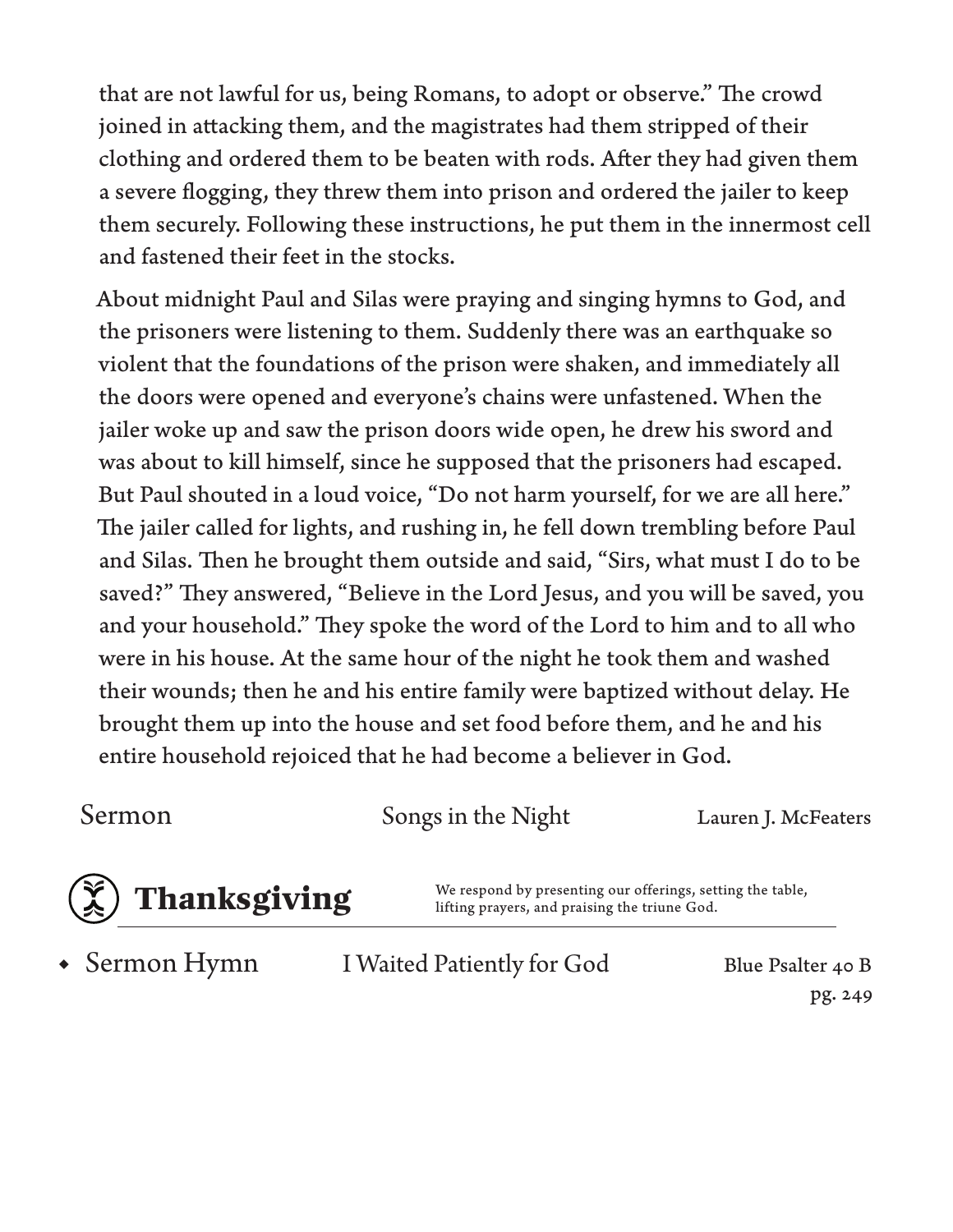## ◆ Affirmation of Faith from Philippians 2:5–11

|                                                      | Christ Jesus, though he was in the form of God,                |                      |  |  |
|------------------------------------------------------|----------------------------------------------------------------|----------------------|--|--|
|                                                      | did not regard equality with God as something to be exploited, |                      |  |  |
|                                                      | but emptied himself, taking the form of a servant,             |                      |  |  |
|                                                      | being born in human likeness.                                  |                      |  |  |
|                                                      | And being found in human form he humbled himself               |                      |  |  |
|                                                      | and became obedient to the point of death-                     |                      |  |  |
| even death on a cross.                               |                                                                |                      |  |  |
|                                                      | Therefore, God also highly exalted him                         |                      |  |  |
|                                                      | and gave him the name that is above every name,                |                      |  |  |
|                                                      | so that at the name of Jesus every knee should bend,           |                      |  |  |
|                                                      | in heaven and on earth and under the earth,                    |                      |  |  |
| and every tongue should confess to the glory of God: |                                                                |                      |  |  |
|                                                      | Jesus Christ is Lord! Amen.                                    |                      |  |  |
| Offertory                                            | Christ Is Made the Sure Foundation                             | Dale Wood            |  |  |
|                                                      |                                                                | 7th cent. Latin Hymn |  |  |

trans. James Mason Neale

Praise God, from Whom All Blessings Flow Hal Hopson Neil Weatherhogg • Doxology

Prayers of the People and the Lord's Prayer

| $(\Leftrightarrow)$ Sending | We follow the Word into the world, sent forth with<br>God's blessing to lives of service and love. |               |
|-----------------------------|----------------------------------------------------------------------------------------------------|---------------|
| $\bullet$ Closing Hymn      | Guide Me, O Thou Great Jehovah                                                                     | Red Hymnal 65 |
| • Benediction               |                                                                                                    |               |
| $\bullet$ Postlude          | Grand Choeur                                                                                       | Henry Kihlken |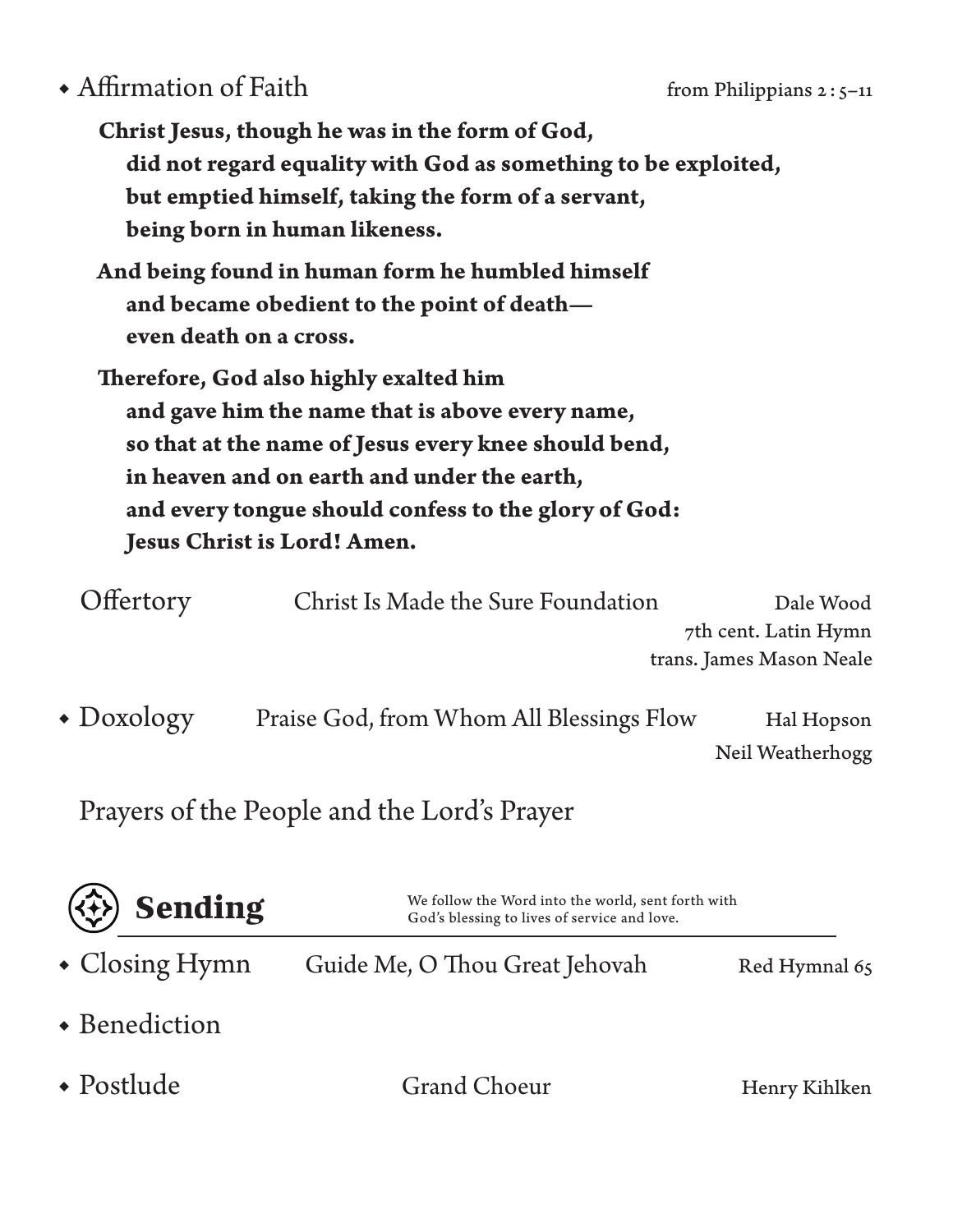Preacher Lauren J. McFeaters Liturgist John Thurber Corrie Berg Time with Children

Carol Wehrheim

Musicians *Adult Choir* Noel Werner, director & organist Sound Engineer

Nick Mastalesz

Livestream Operators Jeff Santoro

Cover Art "Cross (Ethiopian)," a linocut by Elizabeth Steele Halstead.